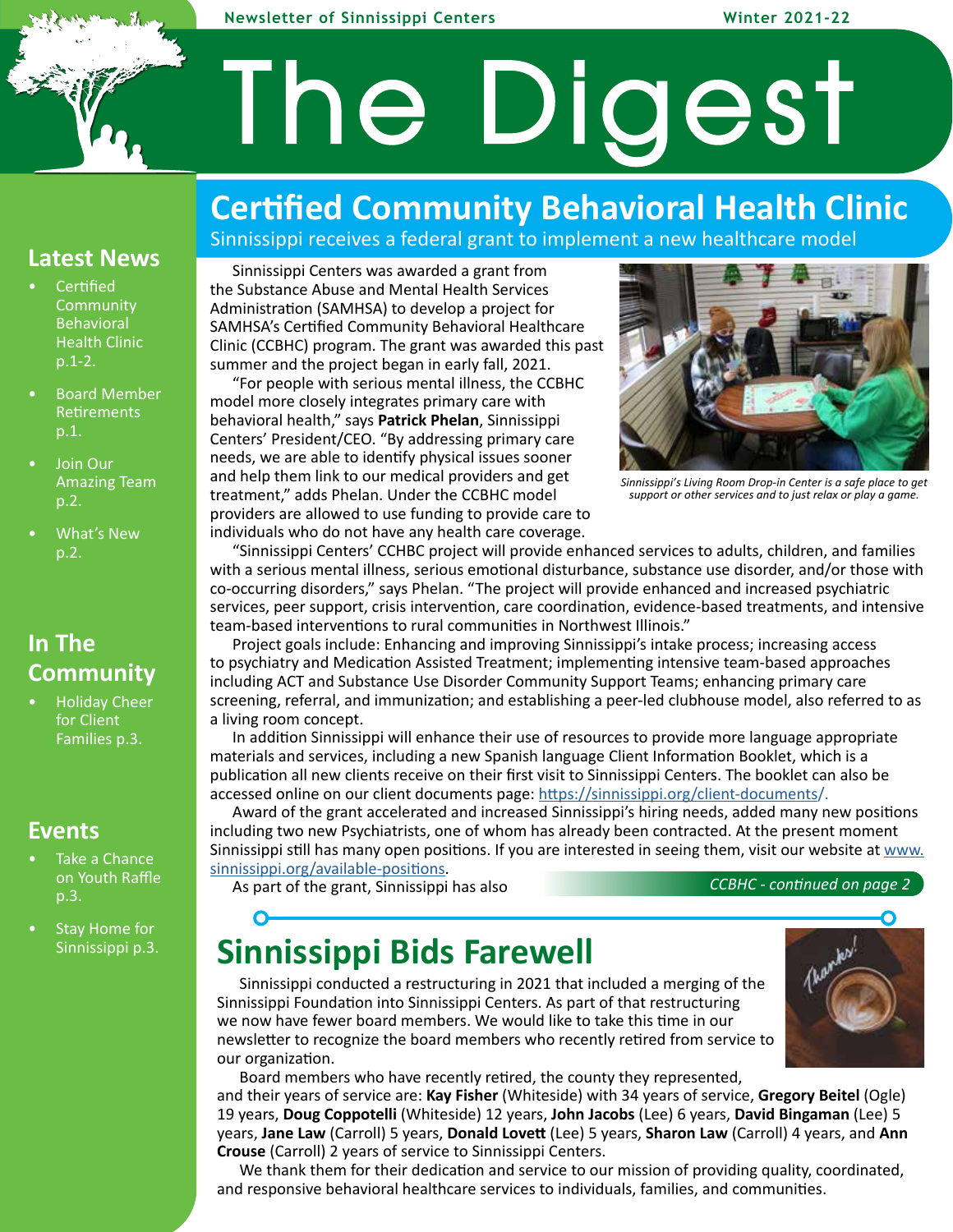## The Digest

### What's New?

### **New Services in Freeport**

Sinnissippi Centers is preparing to launch youth and adult services in Freeport. The office at 524 West Stephenson St. will provide individual, family, and group services for treatment of mental health and substance use disorders. Current workforce shortages will impact our timeline of implementing services, however. We are currently recruiting for behavioral health clinicians, an office supervisor and a support staff position.

### **Construction Update**

Sinnissippi Centers recently completed a construction project to expand office space at the Dixon Route 2 office. The new secure covered entrance has been in use for a few months at the entrance formerly marked "south". There is a new reception area and bathrooms there, as well as new office spaces throughout the lower level.

### **Staff Updates**

Sinnissippi Centers' Destiny Yeager was recently promoted to Manager of Medical services. Also, as part of the Certified Community Behavioral Healthcare Clinic grant project, Sinnissippi has brought on board one new Psychiatrist, Dr. Kazim, and we are seeking a second psychiatrist.

### **Other News**

During the Coronavirus pandemic there's been another and much less publicized public health crisis that dramatically worsened. Between April 2020 and April 2021, the United States set an all-time record for drug overdose deaths according to the Centers for Disease Control (CDC). Deaths exceeded 96,000 during that period, an increase of 30% compared to the previous period.

### **Join Our Amazing Team at Sinnissippi Centers!**

Answering Service Experience

 $\prod$ an

333

 $\overline{a}$ 

Refired

 $antE$ 

trial growi

\$800

Pr Exp.

Long ver \$

Conduct

of Caron

**XLOY Now** WAT Orange

Do you want to work in a friendly, professional, and supportive mental health organization? We are growing! Come join a dynamic team that is focused on person-centered wellness care.

### **Now offering a \$1,000 signing bonus.**

Clinicians ▪ Therapists Support Staff ▪ Psychiatric Nurse Supervisor • and more!

Check out all our open positions at **www.sinnissippi.org/available-positions**

*In a recent staff satisfaction survey, 100% of Sinnissippi direct care staff said, "The work I do is important." Come join our organization and make a difference every day!*

OPLUMBER Repair Salesmen.Exp.

# **CCBHC**

.alır over

arm

vork rne.

for

The

**num** 

tory

 $ork-$ 

 $ic$  $a$ 

and

can

 $em-$ 

e

co.

39

### *Continued from page 1*

developed a new living room/drop-in center. The living room/drop-in center is a **safe**, **comfortable**, and **free** non-clinical space where you can talk with a peer if you are experiencing emotional stress or overwhelming symptoms due to life circumstances.

The living room is operated by recovery support specialists who use their personal experience to help others find and maintain recovery, identify obstacles, and find ongoing support and education in the community. Every individual who comes to the living room will be greeted by a recovery support specialist who is an individual living well in recovery and who has gone through extensive training.

It also offers individuals emotional support, a safe place just to relax and enjoy a beverage/snack, support groups, assistance to help apply for Medicaid, Medicare, SNAP, housing applications, or Social Security, a place to just watch some TV, or a space to create some art or play a game.

Individuals 18 and older are eligible to utilize the services of the living room/drop-in center. It is located in Town Square Centre in Dixon (102 S. Hennepin Ave.). Hours are 8:30 am to 4:30 pm Monday - Friday. For more information call 800-242-7642.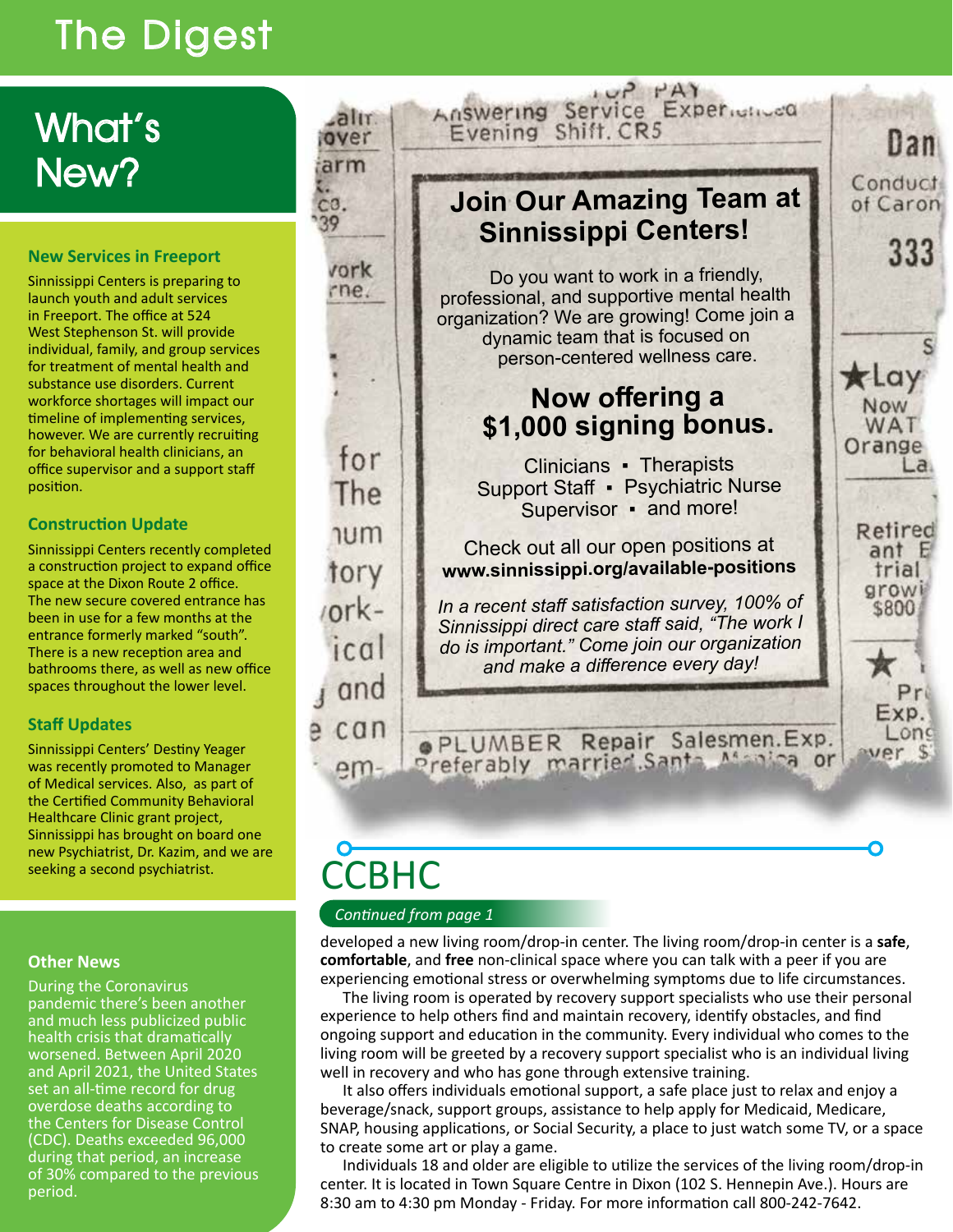### Winter 2021-22

### Stay Home for Sinnissippi

Stay Home for Sinnissippi Centers Non-Event Gala will return during April, Alcohol Abuse Awareness Month, and just prior to Mental Health Month.

The very first Stay Home for Sinnissippi was designed as a virtual event before the Coronavirus pandemic even began, but designing the event that way has certainly been a great benefit in terms of ease of planning and participation. Stay Home will remain, as designed, a virtual event.

In 2022 we plan on adding some more features to the event including an online auction and some other enhancements.

Stay tuned for more details on our website and through our social media channels on Facebook, Twitter, and Linked-In. We will also have an update in the spring edition of the Digest.



When we get closer to April, we will post more details on our website under the events section at www.sinnissippi.org. There will be a link there to donate online to the Non-Event Gala and to participate in the online auction.

At present we are planning for this virtual event to run April 23, 2022, through April 30, 2022.

In past years of the event, a portion of the proceeds have gone to support Sinnissippi Centers' Recovery Homes.

We opened the Men's Recovery home in Dixon in May 2018, and 2 years later, the Women's Recovery Home in Amboy, in July 2020.

If you would like more information on our Recovery homes, just visit our website at www.sinnissippi.org and click on Services, then Recovery Home. You can also call us with questions at 800-242-7642.

# Holiday Cheer for Client Families

Each year just before the Christmas and New Year's holidays, Sinnissippi Centers has conducted our Holiday Food Basket Project.

Funded by donations, the project is for Sinnissippi clients and their family members to make sure they receive a holiday meal and some holiday cheer.

This year we saw more than a doubling of demand for the baskets, and we distributed them to 103 families, impacting a total 342 individuals.

The cost of the baskets varies by family size,

but on average the cost of one family's basket is between \$25.00 and \$30.00. If you would like to donate to this program, you can make your gift online at www.sinnissippi.org/donate or you can mail your donation to Sinnissippi Centers,

325 Illinois Route 2, Dixon, IL 61021.

### The Digest Newsletter Winter 2021-22

Editor: Andrew Jackson

Writers: Andrew Jackson, Jennifer Thomason Contributors: Phyllis Berge, Patrick Phelan, DeAnne White



### **Holiday Appeal Sets a New Record**

Sinnissippi's Annual Holiday Appeal has been another success thanks to the generosity and support of so many of our friends. This year's appeal set a new all-time record. Proceeds benefit all client focused support programs.

### **Take a Chance on Youth**

Sinnissippi Centers is conducting a new fundraiser during February 2022, our Take a Chance on Youth 50/50 raffle. Tickets are being sold during February with a March announcement of the winner. Proceeds will go to fund youth group activities and services for youth.

### **Recent Donations**

Lawrence Allen James J. Anderson Anonymous James Arduini Jeff & Phyllis Berge John Berge Rev. Frank & Johanna Berman Ben Boss – Boss Carpet One William & Beverly Burkardt Family Foundation Darlene Butterbaugh David & Marlene Cain CGH Medical Center Alan & Kathleen Cooper D&E Furniture Terrence & Dolores Derdzinski Henry S. Dixon & Linda Giesen Arthur J. Gallagher Gary & Chris Gehlbach Green River Riders Association Robert & Marilyn Hargrave Randy & Donna Hayes Hope United Methodist Church in Chadwick Pat & Mick Kazmerski Joshua & Stacie Kemp Skip Kenney Charlene Knudten Kreider Services

*Recent Donations continued on back page*





*Just a part of the load of food that went into over 100 food baskets at Christmas.*